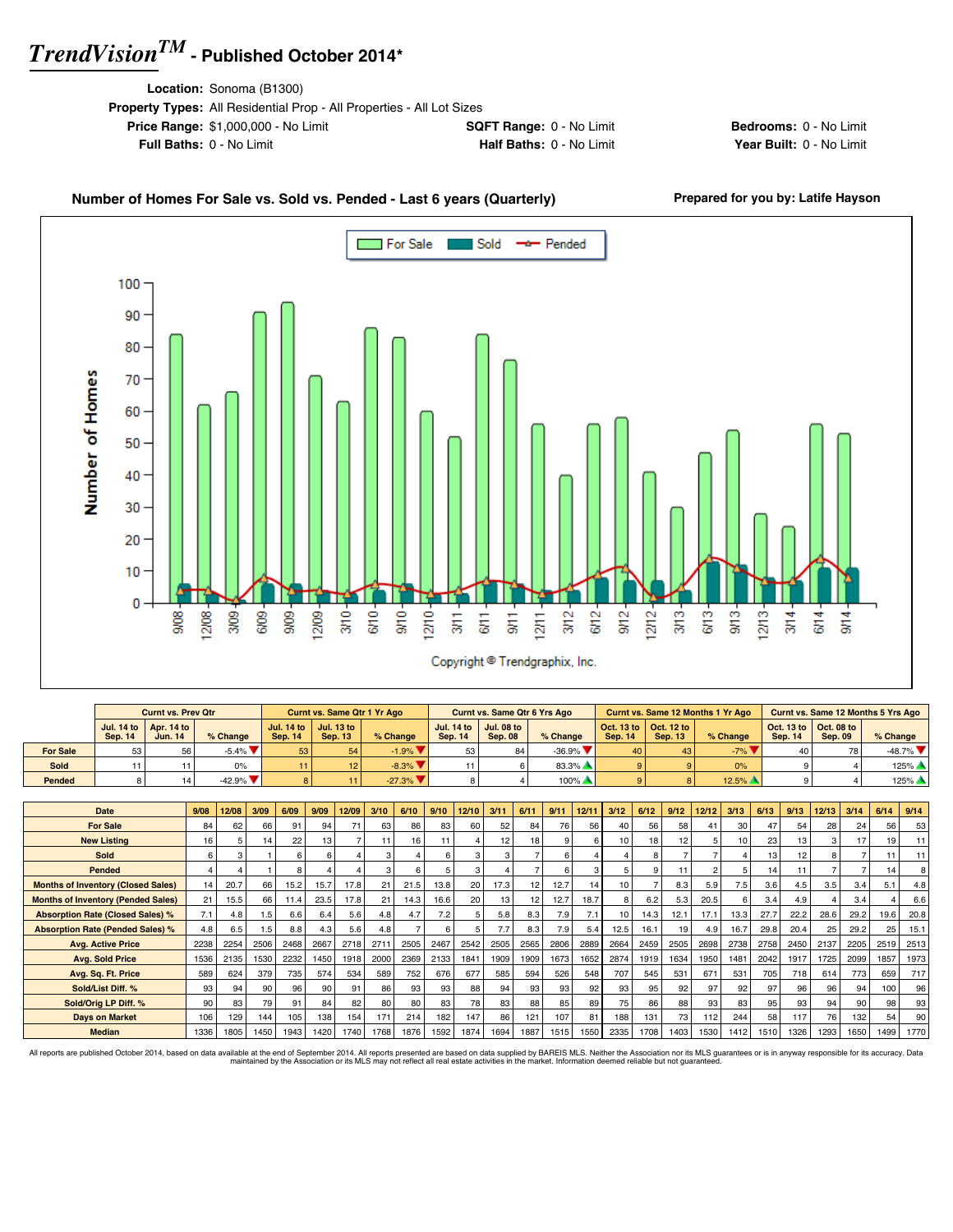**Location:** Sonoma (B1300)

| <b>Property Types:</b> All Residential Prop - All Properties - All Lot Sizes |                                 |
|------------------------------------------------------------------------------|---------------------------------|
| <b>Price Range: \$1,000,000 - No Limit</b>                                   | <b>SQFT Range: 0 - No Limit</b> |
| <b>Full Baths: 0 - No Limit</b>                                              | Half Baths: 0 - No Limit        |

**Bedrooms:** 0 - No Limit **Year Built: 0 - No Limit** 

#### Average Price per SQFT - Last 6 years (Quarterly) **Average Price per SQFT - Last 6 years (Quarterly) Prepared for you by: Latife Hayson** Avg Price per SQFT г 800 750 700 650 Avg. Price per SQ. FT. 600 550 500 450 400 350 300 250 200 150 100 50 0  $\frac{370}{5}$  $6/10 9/10 12/10 3/12 9/12 12/12 3<sup>13</sup>$  $6/13 12/13 9008$  $12/08$ 3/09 6/09  $909 -$ 12/09- $3/11$  $6/11$  $rac{1}{30}$  $1211 6/12$  $\frac{3}{2}$  $3/14$  $6/14$  $9/14$ Copyright <sup>@</sup> Trendgraphix, Inc.

|                                           |                                     | <b>Curnt vs. Prev Qtr</b>    |      |      |          |      |                                     |      | <b>Curnt vs. Same Qtr 1 Yr Ago</b>  |      |                               |      |                                     |                                     |      | <b>Curnt vs. Same Qtr 6 Yrs Ago</b> |       |                              |      | <b>Curnt vs. Same 12 Months 1 Yr Ago</b> |                |                     |      |                              | <b>Curnt vs. Same 12 Months 5 Yrs Ago</b> |                |          |                     |
|-------------------------------------------|-------------------------------------|------------------------------|------|------|----------|------|-------------------------------------|------|-------------------------------------|------|-------------------------------|------|-------------------------------------|-------------------------------------|------|-------------------------------------|-------|------------------------------|------|------------------------------------------|----------------|---------------------|------|------------------------------|-------------------------------------------|----------------|----------|---------------------|
|                                           | <b>Jul. 14 to</b><br><b>Sep. 14</b> | Apr. 14 to<br><b>Jun. 14</b> |      |      | % Change |      | <b>Jul. 14 to</b><br><b>Sep. 14</b> |      | <b>Jul. 13 to</b><br><b>Sep. 13</b> |      | % Change                      |      | <b>Jul. 14 to</b><br><b>Sep. 14</b> | <b>Jul. 08 to</b><br><b>Sep. 08</b> |      | % Change                            |       | Oct. 13 to<br><b>Sep. 14</b> |      | Oct. 12 to<br><b>Sep. 13</b>             |                | % Change            |      | Oct. 13 to<br><b>Sep. 14</b> | Oct. 08 to<br><b>Sep. 09</b>              |                | % Change |                     |
| Avg. Sq. Ft.<br>Price                     | 717                                 |                              | 659  |      | $8.8\%$  |      | 717                                 |      | 718                                 |      | $-0.1\%$ $\blacktriangledown$ |      | 717                                 |                                     | 589  |                                     | 21.7% | 688.1                        |      | 683.4                                    |                | $0.7\%$ $\triangle$ |      | 688.1                        |                                           | 631.6          |          | $8.9\%$ $\triangle$ |
|                                           |                                     |                              |      |      |          |      |                                     |      |                                     |      |                               |      |                                     |                                     |      |                                     |       |                              |      |                                          |                |                     |      |                              |                                           |                |          |                     |
|                                           | <b>Date</b>                         |                              | 9/08 |      | 12/08    | 3/09 | 6/09                                | 9/09 | 12/09                               | 3/10 | 6/10                          | 9/10 | 12/10                               | 3/11                                | 6/11 | 9/11                                | 12/11 | 3/12                         | 6/12 | 9/12                                     | 12/12          | 3/13                | 6/13 | 9/13                         | 12/13                                     | 3/14           | 6/14     | 9/14                |
|                                           | <b>For Sale</b>                     |                              |      | 84   | 62       | 66   | 91                                  | 94   | 71                                  | 63   | 86                            | 83   | 60                                  | 52                                  | 84   | 76                                  | 56    | 40                           | 56   | 58                                       | 41             | 30                  | 47   | 54                           | 28                                        | 24             | 56       | 53                  |
|                                           | <b>New Listing</b>                  |                              |      | 16   | 5        | 14   | 22                                  | 13   |                                     | 11   | 16                            | 11   |                                     | 12                                  | 18   |                                     | 6     | 10                           | 18   | 12                                       | 5              | 10                  | 23   | 13                           |                                           | 17             | 19       | 11                  |
|                                           | Sold                                |                              |      | 6    |          |      |                                     |      |                                     |      |                               | 6    | 3                                   | з                                   |      |                                     |       |                              |      |                                          |                |                     | 13   | 12                           |                                           |                | 11       | 11                  |
|                                           | Pended                              |                              |      |      |          |      |                                     |      |                                     | 3    | 6                             |      | 3                                   |                                     |      |                                     |       |                              | 9    | 11                                       | $\overline{c}$ |                     | 14   | 11                           |                                           | $\overline{ }$ | 14       |                     |
| <b>Months of Inventory (Closed Sales)</b> |                                     |                              |      | 14   | 20.7     | 66   | 15.2                                | 15.7 | 17.8                                | 21   | 21.5                          | 13.8 | 20                                  | 17.3                                | 12   | 12.7                                | 14    | 10                           |      | 8.3                                      | 5.9            | 7.5                 | 3.6  | 4.5                          | 3.5                                       | 3.4            | 5.1      | 4.8                 |
| <b>Months of Inventory (Pended Sales)</b> |                                     |                              |      | 21   | 15.5     | 66   | 11.4                                | 23.5 | 17.8                                | 21   | 14.3                          | 16.6 | 20                                  | 13                                  | 12   | 12.7                                | 18.7  |                              | 6.2  | 5.3                                      | 20.5           | 6                   | 3.4  | 4.9                          |                                           | 3.4            |          | 6.6                 |
| <b>Absorption Rate (Closed Sales) %</b>   |                                     |                              |      | 7.1  | 4.8      | 1.5  | 6.6                                 | 6.4  | 5.6                                 | 4.8  | 4.7                           | 7.2  | 5                                   | 5.8                                 | 8.3  | 7.9                                 | 7.1   | 10                           | 14.3 | 12.1                                     | 17.1           | 13.3                | 27.7 | 22.2                         | 28.6                                      | 29.2           | 19.6     | 20.8                |
| <b>Absorption Rate (Pended Sales) %</b>   |                                     |                              |      | 4.8  | 6.5      | 1.5  | 8.8                                 | 4.3  | 5.6                                 | 4.8  |                               | 6    |                                     | 7.7                                 | 8.3  | 7.9                                 | 5.4   | 12.5                         | 16.1 | 19                                       | 4.9            | 16.7                | 29.8 | 20.4                         | 25                                        | 29.2           | 25       | 15.1                |
|                                           | <b>Ava. Active Price</b>            |                              |      | 2238 | 2254     | 2506 | 2468                                | 2667 | 2718                                | 2711 | 2505                          | 2467 | 2542                                | 2505                                | 2565 | 2806                                | 2889  | 2664                         | 2459 | 2505                                     | 2698           | 2738                | 2758 | 2450                         | 2137                                      | 2205           | 2519     | 2513                |
|                                           | <b>Avg. Sold Price</b>              |                              |      | 1536 | 2135     | 1530 | 2232                                | 1450 | 1918                                | 2000 | 2369                          | 2133 | 1841                                | 1909                                | 1909 | 1673                                | 1652  | 2874                         | 1919 | 1634                                     | 1950           | 1481                | 2042 | 1917                         | 1725                                      | 2099           | 1857     | 1973                |
|                                           | Avg. Sq. Ft. Price                  |                              |      | 589  | 624      | 379  | 735                                 | 574  | 534                                 | 589  | 752                           | 676  | 677                                 | 585                                 | 594  | 526                                 | 548   | 707                          | 545  | 531                                      | 671            | 531                 | 705  | 718                          | 614                                       | 773            | 659      | 717                 |
|                                           | Sold/List Diff. %                   |                              |      | 93   | 94       | 90   | 96                                  | 90   | 91                                  | 86   | 93                            | 93   | 88                                  | 94                                  | 93   | 93                                  | 92    | 93                           | 95   | 92                                       | 97             | 92                  | 97   | 96                           | 96                                        | 94             | 100      | 96                  |
|                                           | Sold/Orig LP Diff. %                |                              |      | 90   | 83       | 79   | 91                                  | 84   | 82                                  | 80   | 80                            | 83   | 78                                  | 83                                  | 88   | 85                                  | 89    | 75                           | 86   | 88                                       | 93             | 83                  | 95   | 93                           | 94                                        | 90             | 98       | 93                  |
|                                           | <b>Days on Market</b>               |                              |      | 106  | 129      | 144  | 105                                 | 138  | 154                                 | 171  | 214                           | 182  | 147                                 | 86                                  | 121  | 107                                 | 81    | 188                          | 131  | 73                                       | 112            | 244                 | 58   | 117                          | 76                                        | 132            | 54       | 90                  |
|                                           | <b>Median</b>                       |                              |      | 1336 | 1805     | 1450 | 1943                                | 1420 | 1740                                | 1768 | 1876                          | 1592 | 1874                                | 1694                                | 1887 | 1515                                | 1550  | 2335                         | 1708 | 1403                                     | 1530           | 1412                | 1510 | 1326                         | 1293                                      | 1650           | 1499     | 1770                |

All reports are published October 2014, based on data available at the end of September 2014. All reports presented are based on data avaindanced by the Association or its MLS may not reflect all real estate activities in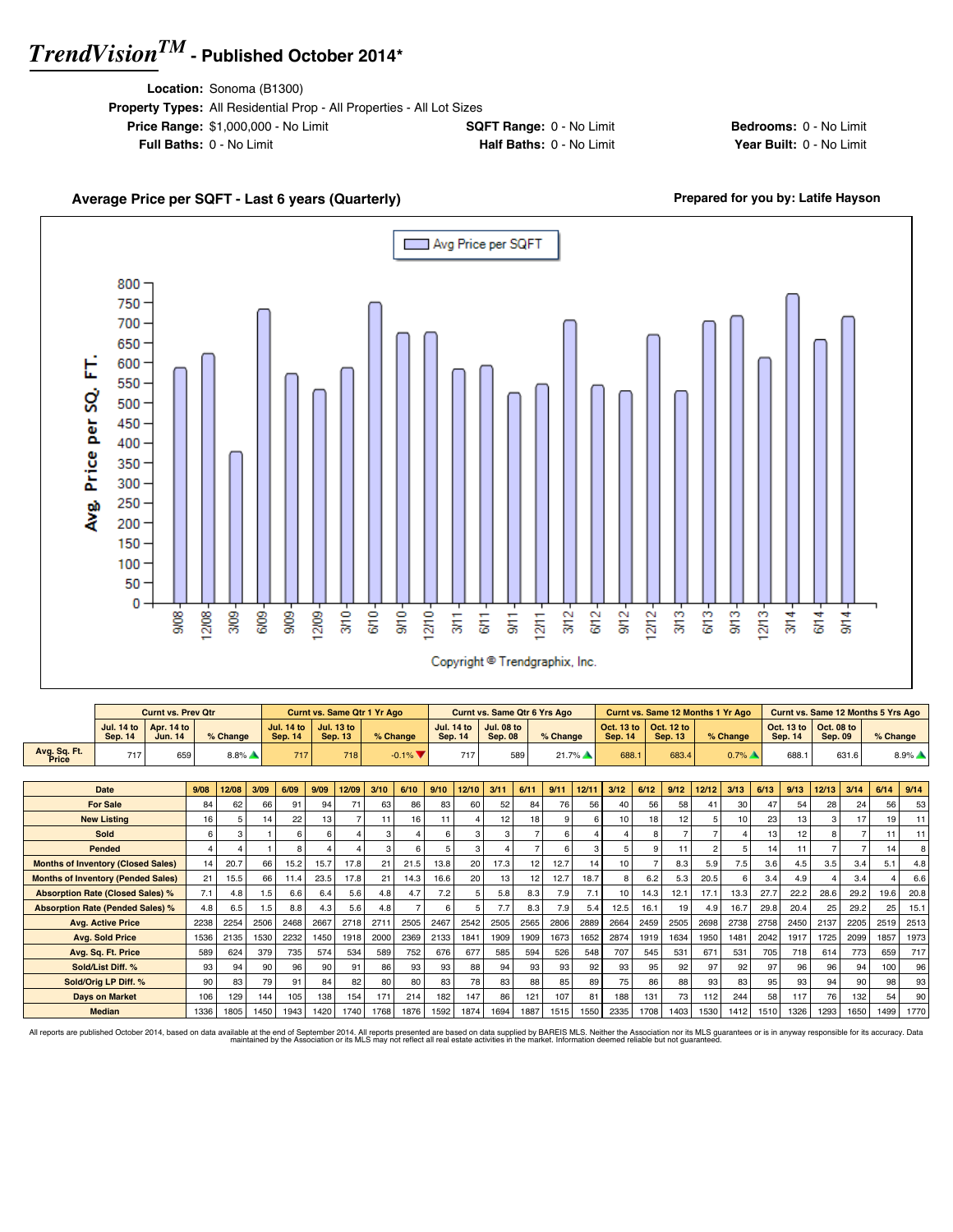**Location:** Sonoma (B1300)

| <b>Property Types:</b> All Residential Prop - All Properties - All Lot Sizes |                                 |
|------------------------------------------------------------------------------|---------------------------------|
| <b>Price Range: \$1,000,000 - No Limit</b>                                   | <b>SQFT Range: 0 - No Limit</b> |
| <b>Full Baths: 0 - No Limit</b>                                              | <b>Half Baths: 0 - No Limit</b> |

**Bedrooms:** 0 - No Limit **Year Built: 0 - No Limit** 

### Avg Days On Market & SP/Orig LP % - Last 6 years (Quarterly) **Prepared for you by: Latife Hayson**





|                           |                 | <b>Curnt vs. Prev Qtr</b>                               |                               |                 | <b>Curnt vs. Same Qtr 1 Yr Ago</b>          |           |                              | <b>Curnt vs. Same Qtr 6 Yrs Ago</b> |                                |         |                                                         | Curnt vs. Same 12 Months 1 Yr Ago |                |                                                         | <b>Curnt vs. Same 12 Months 5 Yrs Ago</b> |
|---------------------------|-----------------|---------------------------------------------------------|-------------------------------|-----------------|---------------------------------------------|-----------|------------------------------|-------------------------------------|--------------------------------|---------|---------------------------------------------------------|-----------------------------------|----------------|---------------------------------------------------------|-------------------------------------------|
|                           | <b>Sep. 14</b>  | Jul. 14 to $\vert$ Apr. 14 to $\vert$<br><b>Jun. 14</b> | $%$ Change                    | <b>Sep. 14</b>  | Jul. 14 to   Jul. 13 to  <br><b>Sep. 13</b> | % Change  | <b>Jul. 14 to</b><br>Sep. 14 | Jul. 08 to<br><b>Sep. 08</b>        | $%$ Change                     | Sep. 14 | Oct. 13 to $\vert$ Oct. 12 to $\vert$<br><b>Sep. 13</b> | $%$ Change                        | <b>Sep. 14</b> | Oct. 13 to $\vert$ Oct. 08 to $\vert$<br><b>Sep. 09</b> | $%$ Change                                |
| <b>Davs on Market</b>     | 90 <sup>1</sup> |                                                         | 66.7%                         | 90 <sup>1</sup> | 117                                         | $-23.1\%$ |                              | 106                                 | $-15.1\%$ $\blacktriangledown$ | 84      | 109                                                     | $-22.9%$                          | 84             | 124                                                     | $-32.3\%$                                 |
| Sold/Oria LP<br>Diff. $%$ | 93 <sub>1</sub> | 98                                                      | $-5.1\%$ $\blacktriangledown$ | 93 <sub>1</sub> | 93                                          | 0%        |                              |                                     | $3.3\%$                        | 94      | 93                                                      | $1.1\%$ $\rightarrow$             | 94             | 86                                                      | $9.3\%$                                   |

| Date                                      | 9/08 | 12/08 | 3/09 | 6/09 | 9/09 | 12/09 | 3/10 | 6/10 | 9/10 | 12/10 | 3/11 | 6/11            | 9/11 | 12/11 | 3/12            | 6/12 | 9/12 | 12/12          | 3/13 | 6/13             | 9/13 | 12/13 | 3/14 | 6/14 | 9/14 |
|-------------------------------------------|------|-------|------|------|------|-------|------|------|------|-------|------|-----------------|------|-------|-----------------|------|------|----------------|------|------------------|------|-------|------|------|------|
| <b>For Sale</b>                           | 84   | 62    | 66   | 91   | 94   | 71    | 63   | 86   | 83   | 60    | 52   | 84              | 76   | 56    | 40              | 56   | 58   |                | 30   | 47               | 54   | 28    | 24   | 56   | 53   |
| <b>New Listing</b>                        | 16   | 5     | 14   | 22   | 13   |       |      | 16   |      |       | 12   | 18 <sub>1</sub> |      |       | 10              | 18   | 12   |                | 10   | 23               | 13   |       | 17   | 19   |      |
| <b>Sold</b>                               | 6    | 3     |      |      |      |       |      |      | -6   | 3     |      |                 |      |       |                 |      |      |                |      | 13 <sub>1</sub>  | 12   |       |      |      | 11   |
| Pended                                    |      |       |      |      |      |       |      |      |      | 3     |      | $\overline{ }$  |      |       |                 |      | 11   | $\overline{c}$ | 5    | 14               | 11   |       |      | 14   |      |
| <b>Months of Inventory (Closed Sales)</b> | 14   | 20.7  | 66   | 15.2 | 15.7 | 17.8  | 21   | 21.5 | 13.8 | 20    | 17.3 | 12 <sub>1</sub> | 12.7 | 14    | 10 <sup>1</sup> |      | 8.3  | 5.9            | 7.5  | 3.6 <sub>1</sub> | 4.5  | 3.5   | 3.4  | 5.1  | 4.8  |
| <b>Months of Inventory (Pended Sales)</b> | 21   | 15.5  | 66   | 11.4 | 23.5 | 17.8  | 21   | 14.3 | 16.6 | 20    | 13   | 12              | 12.7 | 18.7  |                 | 6.2  | 5.3  | 20.5           | 6    | 3.4              | 4.9  |       | 3.4  |      | 6.6  |
| <b>Absorption Rate (Closed Sales) %</b>   | 7.1  | 4.8   | 1.5  | 6.6  | 6.4  | 5.6   | 4.8  | 4.7  | 7.2  | 5     | 5.8  | 8.3             | 7.9  | 7.1   | 10              | 14.3 | 12.1 | 17.1           | 13.3 | 27.7             | 22.2 | 28.6  | 29.2 | 19.6 | 20.8 |
| <b>Absorption Rate (Pended Sales) %</b>   | 4.8  | 6.5   | 1.5  | 8.8  | 4.3  | 5.6   | 4.8  |      | 6    |       |      | 8.3             | 7.9  | 5.4   | 12.5            | 16.1 | 19   | 4.9            | 16.7 | 29.8             | 20.4 | 25    | 29.2 | 25   | 15.1 |
| <b>Avg. Active Price</b>                  | 2238 | 2254  | 2506 | 2468 | 2667 | 2718  | 271  | 2505 | 2467 | 2542  | 2505 | 2565            | 2806 | 2889  | 2664            | 2459 | 2505 | 2698           | 2738 | 2758             | 2450 | 2137  | 2205 | 2519 | 2513 |
| <b>Avg. Sold Price</b>                    | 1536 | 2135  | 1530 | 2232 | 1450 | 1918  | 2000 | 2369 | 2133 | 1841  | 1909 | 1909            | 1673 | 1652  | 2874            | 1919 | 1634 | 1950           | 1481 | 2042             | 1917 | 1725  | 2099 | 1857 | 1973 |
| Avg. Sq. Ft. Price                        | 589  | 624   | 379  | 735  | 574  | 534   | 589  | 752  | 676  | 677   | 585  | 594             | 526  | 548   | 707             | 545  | 531  | 671            | 531  | 705              | 718  | 614   | 773  | 659  | 717  |
| Sold/List Diff. %                         | 93   | 94    | 90   | 96   | 90   | 91    | 86   | 93   | 93   | 88    | 94   | 93              | 93   | 92    | 93              | 95   | 92   | 97             | 92   | 97               | 96   | 96    | 94   | 100  | 96   |
| Sold/Orig LP Diff. %                      | 90   | 83    | 79   | 91   | 84   | 82    | 80   | 80   | 83   | 78    | 83   | 88              | 85   | 89    | 75              | 86   | 88   | 93             | 83   | 95               | 93   | 94    | 90   | 98   | 93   |
| <b>Days on Market</b>                     | 106  | 129   | 144  | 105  | 138  | 154   | 171  | 214  | 182  | 147   | 86   | 121             | 107  | 81    | 188             | 131  | 73   | 112            | 244  | 58               | 117  | 76    | 132  | 54   | 90   |
| <b>Median</b>                             | 1336 | 1805  | 1450 | 1943 | 1420 | 1740  | 1768 | 1876 | 1592 | 1874  | 1694 | 1887            | 1515 | 1550  | 2335            | 1708 | 1403 | 1530           | 1412 | 1510             | 1326 | 1293  | 1650 | 1499 | 1770 |

All reports are published October 2014, based on data available at the end of September 2014. All reports presented are based on data avapplied by the Association or its MLS may not reflect all real estate activities in th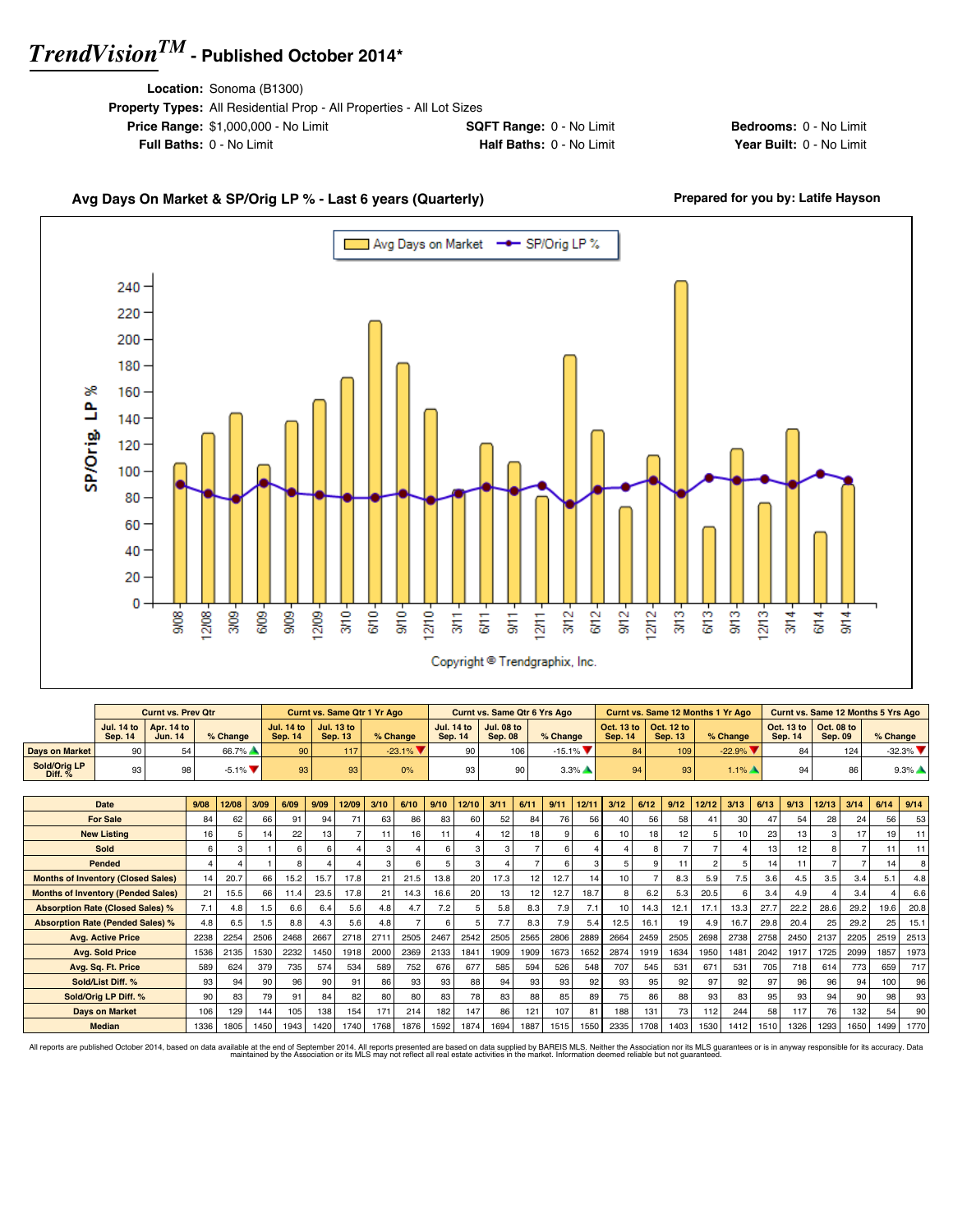**Location:** Sonoma (B1300)

| <b>Property Types:</b> All Residential Prop - All Properties - All Lot Sizes |                                 |
|------------------------------------------------------------------------------|---------------------------------|
| <b>Price Range: \$1,000,000 - No Limit</b>                                   | <b>SQFT Range: 0 - No Limit</b> |
| <b>Full Baths: 0 - No Limit</b>                                              | <b>Half Baths: 0 - No Limit</b> |
|                                                                              |                                 |

**Bedrooms:** 0 - No Limit **Year Built: 0 - No Limit** 

#### Average Price of For Sale and Sold - Last 6 years (Quarterly) **Prepared for you by: Latife Hayson**  $-$  Sold -- For Sale 3000 2800 2600 2400 Average Price (in \$,000) 2200 2000 1800 1600 1400 1200 1000 800 600 400 200 0  $\frac{8}{30}$ 12/08  $370 -$ G/10 $rac{1}{5}$ 12/10- $3/12$  $6/12$  $rac{2}{5}$  $12/12$  $3/13$ 6/13  $\frac{3}{15}$  $213 309.$ 2/09  $6/11$  $3/14$ 6/09  $909$  $9/1$  $1271$  $\frac{4}{3}$  $\frac{1}{3}$  $\frac{3}{5}$ Copyright <sup>@</sup> Trendgraphix, Inc.

|                      |         | <b>Curnt vs. Prev Qtr</b>                               |                               |                                   | <b>Curnt vs. Same Qtr 1 Yr Ago</b> |                     |                | <b>Curnt vs. Same Qtr 6 Yrs Ago</b>                     |            |                |                                                                 | Curnt vs. Same 12 Months 1 Yr Ago |                                                                 |                | Curnt vs. Same 12 Months 5 Yrs Ago |
|----------------------|---------|---------------------------------------------------------|-------------------------------|-----------------------------------|------------------------------------|---------------------|----------------|---------------------------------------------------------|------------|----------------|-----------------------------------------------------------------|-----------------------------------|-----------------------------------------------------------------|----------------|------------------------------------|
|                      | Sep. 14 | Jul. 14 to $\vert$ Apr. 14 to $\vert$<br><b>Jun. 14</b> | % Change                      | Jul. 14 to $\parallel$<br>Sep. 14 | Jul. 13 to<br><b>Sep. 13</b>       | % Change            | <b>Sep. 14</b> | Jul. 14 to $\vert$ Jul. 08 to $\vert$<br><b>Sep. 08</b> | $%$ Change | <b>Sep. 14</b> | $\vert$ Oct. 13 to $\vert$ Oct. 12 to $\vert$<br><b>Sep. 13</b> | % Change                          | $\vert$ Oct. 13 to $\vert$ Oct. 08 to $\vert$<br><b>Sep. 14</b> | <b>Sep. 09</b> | $%$ Change                         |
| Avg. Active<br>Price | 2513    | 2519                                                    | $-0.2\%$ $\blacktriangledown$ | 2513                              | 2450                               | $2.6\%$ $\triangle$ | 2513           | 2238                                                    | $12.3\%$   | 2404           | 2644                                                            | $-9.1\%$ $\blacktriangledown$     | 2404                                                            | 2493           | $-3.6\%$ $\blacktriangledown$      |
| Avg. Sold Price      | 1973    | 1857                                                    | $6.2\%$                       | 1973                              | 1917                               | 2.9%                | 1973           | 1536                                                    | 28.5%      | 1909           | 1920                                                            | $-0.6\%$                          | 1909                                                            | 1877           | $1.7\%$ $\triangle$                |

| <b>Date</b>                               | 9/08 | 12/08 | 3/09 | 6/09 | 9/09 | 12/09 | 3/10 | 6/10 | 9/10 | 12/10 | 3/11 | 6/11 | 9/11 | 12/11 | 3/12 | 6/12 | 9/12 | 12/12          | 3/13 | 6/13 | 9/13            | 12/13 | 3/14 | 6/14 | 9/14 |
|-------------------------------------------|------|-------|------|------|------|-------|------|------|------|-------|------|------|------|-------|------|------|------|----------------|------|------|-----------------|-------|------|------|------|
| <b>For Sale</b>                           | 84   |       | 66   | 91   | 94   | 71    | 63   | 86   | 83   | 60    | 52   |      | 76   | 56    |      | 56   | 58   |                | 30   | 47   | 54              | 28    | 24   | 56   |      |
|                                           |      | 62    |      |      |      |       |      |      |      |       |      | 84   |      |       | 40   |      |      | 41             |      |      |                 |       |      |      | 53   |
| <b>New Listing</b>                        | 16   |       | 14.  | 22   | 13   |       |      | 16   | 11   |       | 12   | 18   |      |       |      | 18   | 12   | 5              | 10   | 23   | 13              |       | 17   | 19   |      |
| <b>Sold</b>                               | 6    |       |      |      | 6    |       | 3    |      | 6    | 3     | 3    |      |      |       |      | 8    |      |                |      | 13   | 12 <sub>1</sub> |       |      |      |      |
| Pended                                    |      |       |      |      |      |       | з    |      | 5    | з     |      |      |      |       |      | 9    | 11   | $\mathfrak{p}$ |      | 14   | 11              |       |      | 14   |      |
| <b>Months of Inventory (Closed Sales)</b> | 14   | 20.7  | 66   | 15.2 | 15.7 | 17.8  | 21   | 21.5 | 13.8 | 20    | 17.3 | 12   | 12.7 | 14    |      |      | 8.3  | 5.9            | 7.5  | 3.6  | 4.5             | 3.5   | 3.4  | 5.1  | 4.8  |
| <b>Months of Inventory (Pended Sales)</b> | 21   | 15.5  | 66   | 11.4 | 23.5 | 17.8  | 21   | 14.3 | 16.6 | 20    | 13   | 12   | 12.7 | 18.7  |      | 6.2  | 5.3  | 20.5           | 6    | 3.4  | 4.9             |       | 3.4  |      | 6.6  |
| <b>Absorption Rate (Closed Sales) %</b>   | 7.1  | 4.8   | 1.5  | 6.6  | 6.4  | 5.6   | 4.8  | 4.7  | 7.2  |       | 5.8  | 8.3  | 7.9  | 7.1   |      | 14.3 | 12.1 | 17.1           | 13.3 | 27.7 | 22.2            | 28.6  | 29.2 | 19.6 | 20.8 |
| <b>Absorption Rate (Pended Sales) %</b>   | 4.8  | 6.5   | 1.5  | 8.8  | 4.3  | 5.6   | 4.8  |      | 6    |       | 7.7  | 8.3  | 7.9  | 5.4   | 12.5 | 16.1 | 19   | 4.9            | 16.7 | 29.8 | 20.4            | 25    | 29.2 | 25   | 15.1 |
| <b>Avg. Active Price</b>                  | 2238 | 2254  | 2506 | 2468 | 2667 | 2718  | 271  | 2505 | 2467 | 2542  | 2505 | 2565 | 2806 | 2889  | 2664 | 2459 | 2505 | 2698           | 2738 | 2758 | 2450            | 2137  | 2205 | 2519 | 2513 |
| <b>Avg. Sold Price</b>                    | 1536 | 2135  | 1530 | 2232 | 1450 | 1918  | 2000 | 2369 | 2133 | 1841  | 1909 | 1909 | 1673 | 1652  | 2874 | 1919 | 1634 | 1950           | 1481 | 2042 | 1917            | 1725  | 2099 | 1857 | 1973 |
| Avg. Sq. Ft. Price                        | 589  | 624   | 379  | 735  | 574  | 534   | 589  | 752  | 676  | 677   | 585  | 594  | 526  | 548   | 707  | 545  | 531  | 671            | 531  | 705  | 718             | 614   | 773  | 659  | 717  |
| Sold/List Diff. %                         | 93   | 94    | 90   | 96   | 90   | 91    | 86   | 93   | 93   | 88    | 94   | 93   | 93   | 92    | 93   | 95   | 92   | 97             | 92   | 97   | 96              | 96    | 94   | 100  | 96   |
| Sold/Orig LP Diff. %                      | 90   | 83    | 79   | 91   | 84   | 82    | 80   | 80   | 83   | 78    | 83   | 88   | 85   | 89    | 75   | 86   | 88   | 93             | 83   | 95   | 93              | 94    | 90   | 98   | 93   |
| <b>Days on Market</b>                     | 106  | 129   | 144  | 105  | 138  | 154   | 171  | 214  | 182  | 147   | 86   | 121  | 107  | 81    | 188  | 131  | 73   | 112            | 244  | 58   | 117             | 76    | 132  | 54   | 90   |
| <b>Median</b>                             | 1336 | 1805  | 1450 | 1943 | 1420 | 1740  | 1768 | 1876 | 1592 | 1874  | 1694 | 1887 | 1515 | 1550  | 2335 | 1708 | 1403 | 1530           | 1412 | 1510 | 1326            | 1293  | 1650 | 1499 | 1770 |

All reports are published October 2014, based on data available at the end of September 2014. All reports presented are based on data avapplied by the Association or its MLS may not reflect all real estate activities in th